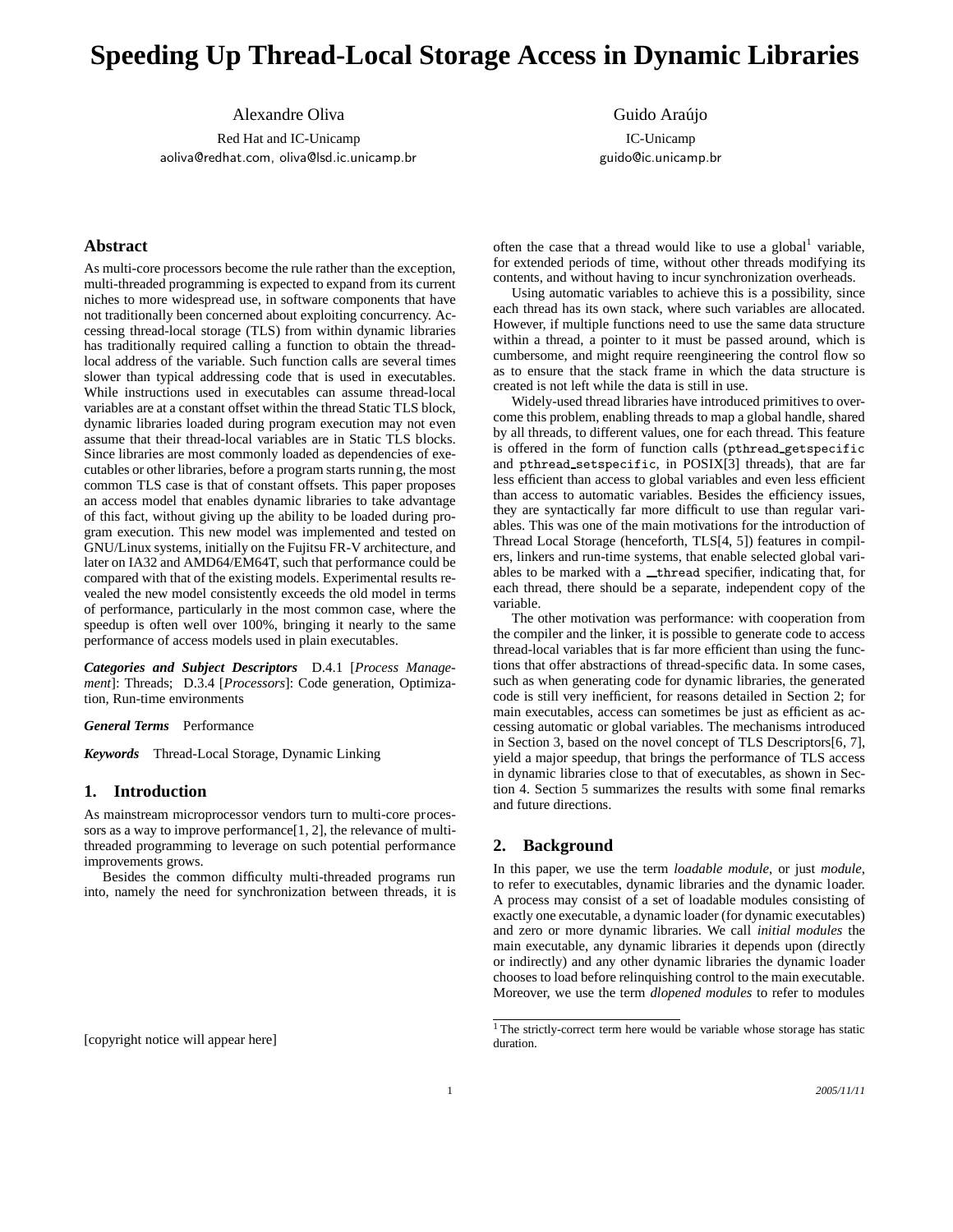

**Figure 1.** Per-thread data structures used to support TLS.

that are loaded after the program starts running, typically by means of library calls such as dlopen.

Every loadable module may define a memory address range delimiting its TLS segment. This range, after relocation processing, contains the memory image to be used to initialize the TLS block associated with that module, for each different thread.

For every thread, two data structures are allocated: a Static TLS Block and a Dynamic Thread Vector (DTV), as depicted in Figure 1. A reserved register, called the Thread Pointer (TP, for short), points to a base address within that thread's Static TLS Block. At a fixed relative location within the Static TLS Block lies a pointer to the DTV. The DTV, in turn, starts with a generation counter, followed by pointers to TLS Blocks. For every module containing a TLS segment, a module index is assigned, that indicates the entry in each thread's DTV reserved to hold a pointer to the TLS Block corresponding to that module.

The dynamic loader can use information about the TLS segments of all initial modules to lay out the Static TLS Block. Each thread's static block will contain TLS blocks for all initial modules. Using the same layout for all threads implies that the relative locations, in the Static TLS Block, of the initial modules's TLS blocks's are the same across all threads, thus enabling not only efficient code generation for some TLS access models, but also the optimization proposed in Section 3.

### **2.1 Access Models**

If a main executable contains a TLS segment, the dynamic loader not only reserves the first entry in the DTV for it, but also lays out the Static TLS Block in such a way that the offset from the TP to the executable's TLS block is a constant computable at link time. The exact location of the executable's TLS block within the Static TLS Block only depends on the size and alignment requirements of the executable's TLS segment, and conventions set by the Application Binary Interface (ABI) of the hardware architecture and operating system. Since the linker can compute the offset from the TP to the executable's TLS block, and the relative location of a variable defined within this block, it can compute the exact TP offset of such a variable (say, variable x in Figure 1), and use that as a displacement from the TP to access the variable. This access model is known as Local Exec. It is the most efficient, but least general, access model, since only the main executable can use it. An example of computing the address of a variable var into register reg using the local Exec access model, in low-level pseudo code, is given below. TPoff is a functional notation to denote the TP offset of a variable.

## let  $reg \leftarrow TP + TPoff(var)$

Accessing thread-local variables that are not defined in the main executable preclude the use of the Local Exec access model. The main executable, however, can still take advantage of the fact that every dynamic library it depends on, that might provide the variable it wants to access, is an initial library, and therefore its relative location within the Static TLS Block is a run-time constant, which holds for variables x and y in Figure 1. Emitting a relocation to get the dynamic loader to compute this run-time constant and store it into a Global Offset Table (GOT) entry, and using this constant, loaded from the GOT, as an offset from the TP to access the variable, is called the Initial Exec access model. Under certain circumstances, it may be used in dynamic libraries as well, but it may come at the cost of being unable to dlopen such libraries. An example of computing the address of variable var into register reg using the Initial Exec access model follows. GOT, in such lowlevel pseudo code, denotes a reserved register or some PC-relative addressing mode that yields the GOT base address. GOTTPoff denotes the offset of a GOT entry that, at run time, will hold the TP offset of a variable.

load reg, GOT[GOTTPoff(var)] let reg  $\leftarrow$  TP + reg

The other two access models, General Dynamic and Local Dynamic, require the use of the DTV. Both access models involve calling a function, normally called \_tls\_get\_addr, to obtain a threadlocal address. Function \_tls\_get\_addr requires two pieces of information to compute requested the address: a Module Index and an Offset within the module's TLS segment, as depicted in Figure 1 for variable z. These two pieces of information are normally computed by the dynamic loader, in response to relocation entries that request them to be stored in the GOT. An example of the use of the General Dynamic access model is given below, using adjacent GOT entries and passing it by reference in a register. Other implementations use independent GOT entries for the two values, and/or pass them by value. GOTModIdx&Off is a functional notation to denote the offset of a GOT entry that, at run time, will hold a Module Index followed by a corresponding Offset.

 $\begin{minipage}{0.9\linewidth} \textbf{let reg} \leftarrow \textbf{GOT} + \textbf{GOTModIdx\&Off\:(var)} \end{minipage}$ call tls get addr

Local Dynamic is a variant of General Dynamic that calls the function to compute a base address, normally by passing the function a zero offset. Having obtained the base address of a module's TLS block with a single call, the Local Dynamic access model then uses variables's offsets to access them using the same base address. The offsets can all be computed by the linker, since they are a local property of the module. An example follows, in which GOTModIdx denotes the GOT offset for an entry that, at run time, will hold the Module Index and a zero offset, and ModOff represents the Offset of a given variable.

let reg  $\leftarrow$  GOT + GOTModIdx() call \_tls\_get\_addr  $\texttt{let reg1} \leftarrow \texttt{reg} + \texttt{ModOff}(\texttt{var1})$ let reg2  $\leftarrow$  reg + ModOff(var2)

#### **2.2 Dynamic behavior**

At thread creation time, the DTV is initialized such that every entry corresponding to an initial module points to a TLS block within the Static TLS Block, like the second and third slots in the DTV in Figure 1, and all other entries are marked as not allocated, like the fourth slot. Entries for dlopened modules have to be assigned on demand to TLS blocks allocated dynamically, as depicted by the two Dynamic TLS Blocks in the figure. Dynamic allocation is necessary because multiple threads may already be running at the time a new module is loaded into a process. Function \_tls\_getaddr is responsible for the run-time maintenance of the DTV.

The generation counter in the DTV is used to keep track of such dynamically-allocated TLS blocks: every time a dlopened module with a TLS segment is loaded or unloaded, a global generation counter is incremented. Function \_tls\_get\_addr checks whether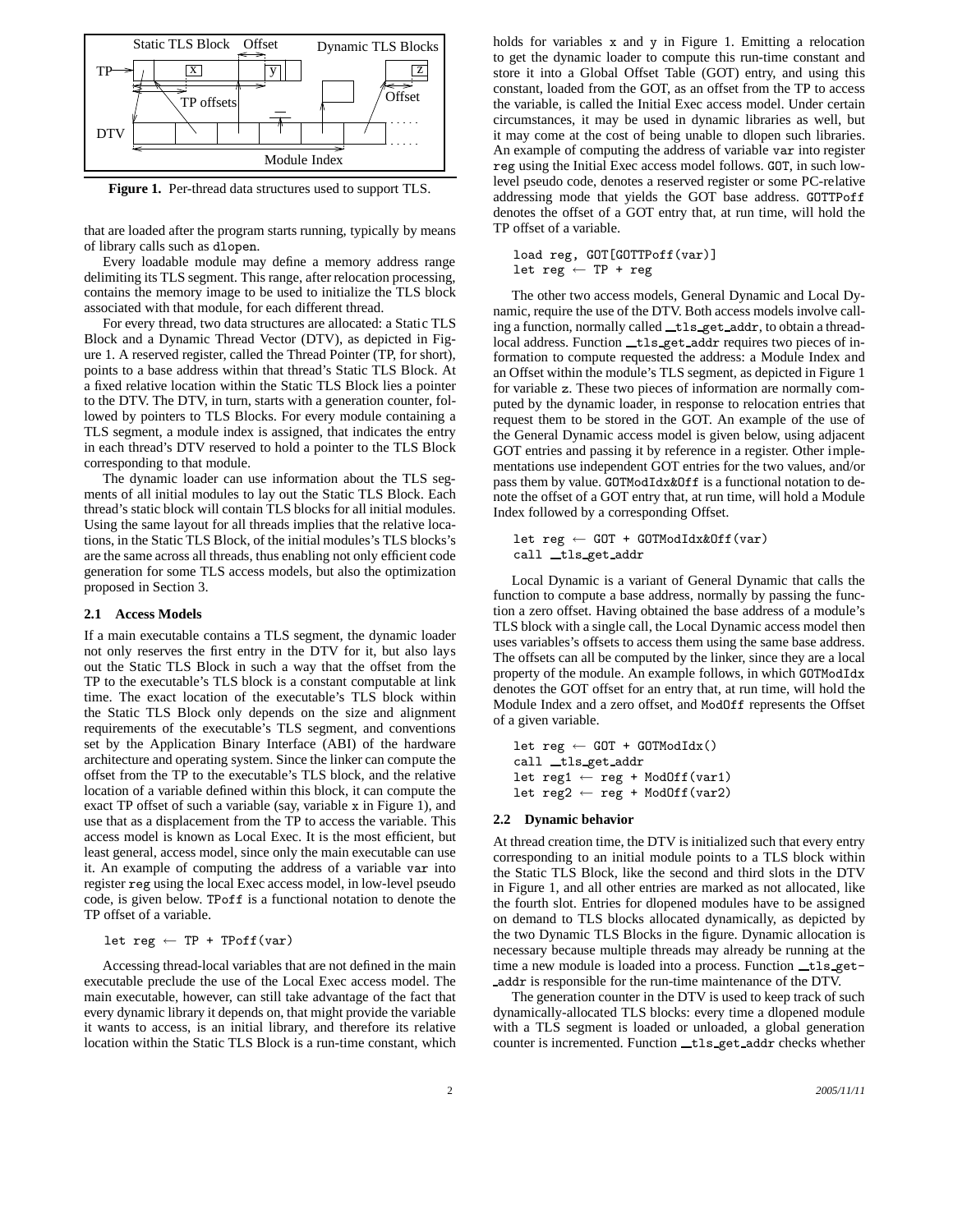the DTV generation counter is up to date every time it is called. If the DTV is found to be out of date, the function may have to release the memory associated with its outdated entries, to dynamically resize it, and to set any released or newly-created entries to the unallocated state.

Once the DTV is up to date, if function \_tls\_get\_addr finds that the requested DTV entry is not allocated, it allocates the necessary storage, initializes it with the contents of the TLS segment from the corresponding module and sets the DTV entry to the allocated address. At last, it loads the module's TLS block's base address from the corresponding DTV entry and adds to it the variable offset it was passed as argument, returning the result.

# **3. Optimization**

Let us first investigate why \_tls\_get\_addr is perceived as so slow, and then proceed to introducing the optimization subject of this paper.

## 3.1 Inefficiencies in tls get addr

It might seem that the dynamic access models should not be so expensive, since in the most common case, the run-time behavior of function \_tls\_get\_addr will involve two test-and-branch sequences, with branches predicted not taken, followed by offsetting the base address already loaded for the second test by the amount given as an argument, as in the low-level pseudo code below. DTVoff denotes the offset from the TP to the DTV address stored in the Static TLS block; DTVGCoff, the relative location of the generation counter in the DTV, normally 0; DTVentrysize, the size of a DTV entry; arg1 and arg2, the module index and the offset, respectively; result, the register in which  $_tls$  get addr returns its result.

```
load reg1 \leftarrow TP[DTVoff]
load reg2 ← generation counter
branch to slow path 1 if reg1[DTVGCoff] < reg2\mathtt{load~reg2~\leftarrow~reg1\,[arg1~\times~DTVentrysize]}branch to slow path 2 if reg2 == UNALLOCATED
let result \leftarrow reg2 + arg2
return
```
The first test, however, involves a global variable, the global generation counter. Accessing a global variable can be relatively expensive in such a simple function, since it may require setting up the GOT register to compute its address, if PC-relative addressing is not available.

A bigger performance penalty follows from the compiler's inability to avoid saving and restoring registers, and even setting up a stack frame, in the fast path that issues no function calls and needs only two scratch registers. Since the slow paths issue function calls, compilers will generally set up a stack frame for the entire function, and since such paths are complex, possibly requiring multiple registers, several of which have to be saved and restored every time the function is called, even though they are seldom actually used.

Yet another performance penalty is related with the fact that tls get addr is always called through Procedure Linkage Table (PLT) entries. Since it is defined in the dynamic loader, calls to it in other modules have to go through such an entry that loads the actual function address from the GOT and then jumps to it.

Without such inefficiencies, the instruction sequence above would be observed at run time. However, with all the inefficiencies, the dynamic instruction trace after an instructions that calls tls get addr is as follows. Additional instructions, not present above, are *emphasized*. GOToff(sym) denotes the offset from the GOT to the address of symbol sym.

```
jump to address loaded from PLT GOT entry
set up stack frame
save call-preserved registers used in slow path
save and set up GOT register if needed
load reg1 ← TP[DTVoff]
\texttt{load reg2} \gets \texttt{GOT}[\texttt{GOToff}(\texttt{generation\_counter})]branch to slow path 1 if reg1[DTVGCoff] < reg2
load reg2 \leftarrow reg1[arg1 \times DTVentrysize]
branch to slow path 2 if reg2 == UNALLOCATED
let result \leftarrow reg2 + arg2
restore registers
destroy stack frame
return
```
Even if the compiler could be improved so as to avoid setting up a stack frame, the GOT-relative addressing mode to access the generation counter is unavoidable. As for the PLT entry, the additional jump could be avoided by using a call sequence in tls get addr callers that referenced its GOT entry directly, precluding lazy relocation of this reference and, most often, requiring larger code size at all call sites, negatively impacting the instruction cache efficiency.

## **3.2 TLS Descriptors**

From the previous paragraph, it would seem that improving the performance of the dynamic access models would not involve a change in the access models themselves, but rather in the compiler used to compile \_\_tls\_get\_addr.

It is possible, however, to make them more efficient, by introducing specialized versions thereof for different situations, and by providing such specialized versions with additional information. Let us put aside for a moment the issue of how to get the most appropriate specialized version selected efficiently, and concentrate on the potential benefits first.

#### **3.2.1 Improving Static TLS**

One major shortcoming of \_tls\_get\_addr is that it fails to take advantage of the fact that, to access the TLS block for an initial module, no tests are necessary. Since initial modules' TLS blocks are laid out as part of Static TLS Blocks, all threads' DTVs already contain the correct addresses in the entries corresponding to such modules, so it would suffice to dereference the DTV and add the variable offset.

However, it is possible to do even better in the Static TLS case: since the initial module's TLS block is at an offset from the TP that is the same for all threads, we can use the provision above of passing additional information to the specialized function and pass it this constant TP offset, instead of the then-unused module index. Thus, all this specialized function has to do is to add the module's TP offset to the TP, and then to the variable offset.

In a further step, this specialized function could take as arguments, instead of the TP offset and the variable offset, the precomputed result of adding them together. This specialized function is thus reduced to the following pseudo code:

```
let result \leftarrow TP + arg
return
```
Selecting this specialized function reduces significantly the computation performed in the function, rendering its performance very similar to that of the Initial Exec or even Local Exec models, discounting the function call overhead. The use of this specialized version is the most significant improvement we have introduced, but there are additional minor improvements to follow.

One important point to consider is that all specializations must present the same interface, such that callers are totally unaware of which specialization is selected; such selection takes place at run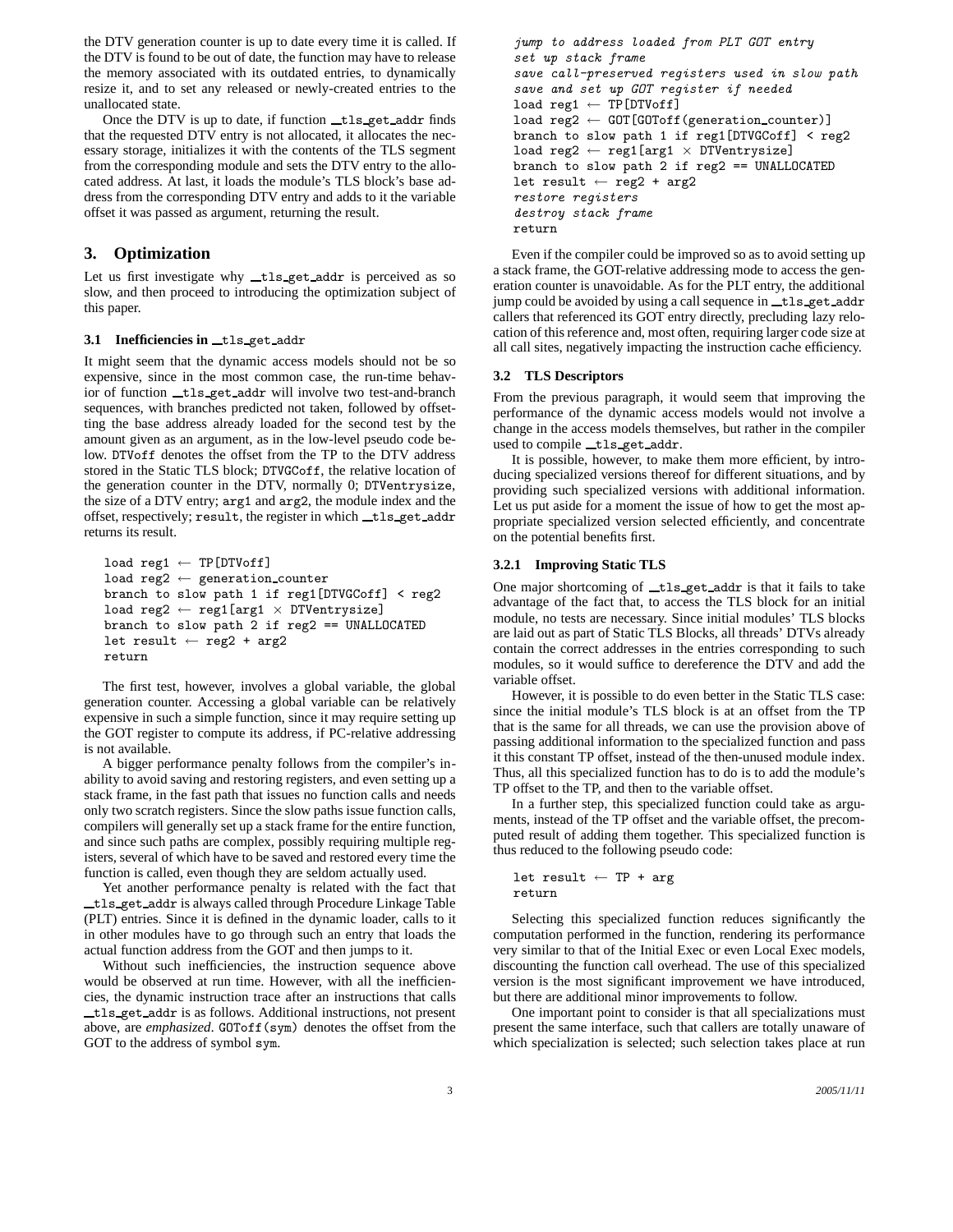time, at which point it is undesirable to modify code. Therefore, when we modify the interface of a specialization so as to take a single argument, we are either determining that none of the specializations can take more than one argument, or that this one specialization will ignore any additional arguments other specializations might require.

# **3.2.2 Returning TP offsets**

On some architectures, register-plus-register indirect addressing modes is little or no more expensive than indirect addressing modes. On Fujitsu FR-V, for example, there is no single-register indirect addressing mode: loads and stores compute the address by adding a register to either another register or a constant displacement. On IA32 and AMD64/EM64T, on GNU/Linux, segment registers are used as TP, so an instruction with a single-register indirect addressing mode can be modified to use this register as an offset from the segment base address by using a 1-byte prefix, with no significant performance penalty.

On such architectures, it makes sense to arrange for the function to return not the address of the variable, but rather its TP offset. If it is also possible to arrange for the argument to be passed in the register used to hold return values, then the specialization optimized for Static TLS becomes a single return statement, as on FR-V. On IA32 and AMD64/EM64T, it could be possible to achieve the same, but at the expense of additional code at every call site to load the argument from memory. Thus, it is more efficient, in terms of code size, to leave it up to the specialized function to load it before returning.

#### **3.2.3 Linker relaxations**

TLS-related relaxations are always defined so as to turn accesses using dynamic access models into Initial Exec or Local Exec, when linking an executable. In general, the tls get addr call sequence, including the instructions that set up the arguments, has to contain padding such that, if the linker relaxes the code to a more efficient access model, it can fit the instruction to add the TP to the TP offset, that is a constant for Local Exec or a value loaded from the GOT for Initial Exec.

The convention of returning the TP offset instead of the actual address simplifies linker relaxations, because the addition of the TP does not have to fit in the replacement sequence: it is already there, after the call sequence. So it suffices to arrange for the value loaded from the GOT, or the fixed constant used in Local Exec, to make it to the register in which the call would have returned the TP offset. With the reduced padding, code size is reduced, improving the efficiency of the instruction cache.

#### **3.2.4 Avoiding unnecessary DTV updates**

The use of a global variable, namely the generation counter, when testing whether a DTV is up to date, is not only a bad idea because of the potential performance hit associated with saving, setting up and restoring the GOT register.

The fact that some thread  $A$  may choose to dlopen or dlclose a module  $a$  may slow down another thread  $B$  that accesses  $TLS$ variables from module  $b$ . This occurs because the test in  $_t$ get addr checks whether the DTV is up to date, and not whether it is recent enough to access a variable in the requested module.

While indexing some TLS module table to determine the generation count associated with a module could be feasible, it would significantly slow down the fast path. However, with our provision of passing additional information to the specialized functions, we can arrange to have the minimum generation count needed to access a module's TLS passed to a specialized function used to handle Dynamic TLS.

Since we have arranged for the Static TLS specialization to use a single argument, we can do the same for the Dynamic TLS specialization at hand. Since there is no way to avoid the requirement for the module index and the offset, however, in order to fit all this information in a single argument, the only solution is to use indirection.

Since Dynamic TLS is designed to be the rare case, allocating additional storage for references to such variables is not deemed unacceptable, so what we do here is to arrange for the Dynamic TLS specialization to be passed, as its argument, a pointer to a data structure containing not only the module index and the offset, but also the generation counter needed by the module. The specialized function can thus avoid the need for the GOT register in the fast path, using for the test the generation counter stored in this data structure passed as its argument, also avoiding DTV updates that would not affect its ability to access the requested module.

On Fujitsu FR-V, a particular detail of the ABI[8] required an additional field in this data structure. The ABI requires the GOT register to be set up in call sequences, not by the callee itself. Since no specializations of TLS calls would require the GOT register in their fast paths, we have arranged for the argument to be passed in the way the GOT register would have been set up, and added the value that should have been stored in the GOT register to this data structure, such that, when it is needed, it is readily available.

An additional micro-optimization, applied on FR-V, is to arrange for this data structure to contain not the module index, but rather the offset into the DTV where its entry is stored. This saves a shift-left instruction in the fast path of the specialized function, because FR-V does not have an addressing mode that adds an index register multiplied by a constant to a base register.

#### **3.2.5 Specialized calling conventions**

The IA32 version of \_tls\_get\_addr on GNU/Linux has traditionally used custom calling conventions in that its arguments are not passed on the stack, as usual, but rather on registers. This should also be the case of specializations of this function.

Besides specifications of where arguments are passed and where return values are stored, another important aspect of calling conventions is that of defining which registers a function can modify without preserving (caller-saved or call-clobbered), and which have to be saved before they can be modified (callee-saved or callpreserved).

The most common TLS cases in code compiled for dynamic libraries, namely Static TLS specialization and relaxation for main executable, can assume that, in a TLS call instruction or its replacement, no register is modified other than the one holding the resulting address or TP offset.

Only the Dynamic TLS specialization needs a pair of temporary registers for the fast path, and potentially several other registers for the slow path.

Since in this work we are defining a new interface for  $_t$ tlsget addr specializations, we might as well define the conventions regarding preserved registers to privilege the most common cases. We have thus defined that the specializations are to preserve all registers other than the return value, such that TLS calls can be modeled like simple loads, enabling the full register set to be used without concerns about preserving registers across such calls. This requires that, when the slow path of the Dynamic TLS specialization issues calls to other functions, it preserves all registers that they might modify. Since it is the slow path, and it has so much work to do anyway, this additional work is insignificant. Unfortunately, this decision also affects the fast path, in that it has to preserve the two scratch registers it needs, but since Dynamic TLS is assumed to be the uncommon case, privileging the Static TLS case is a reasonable decision.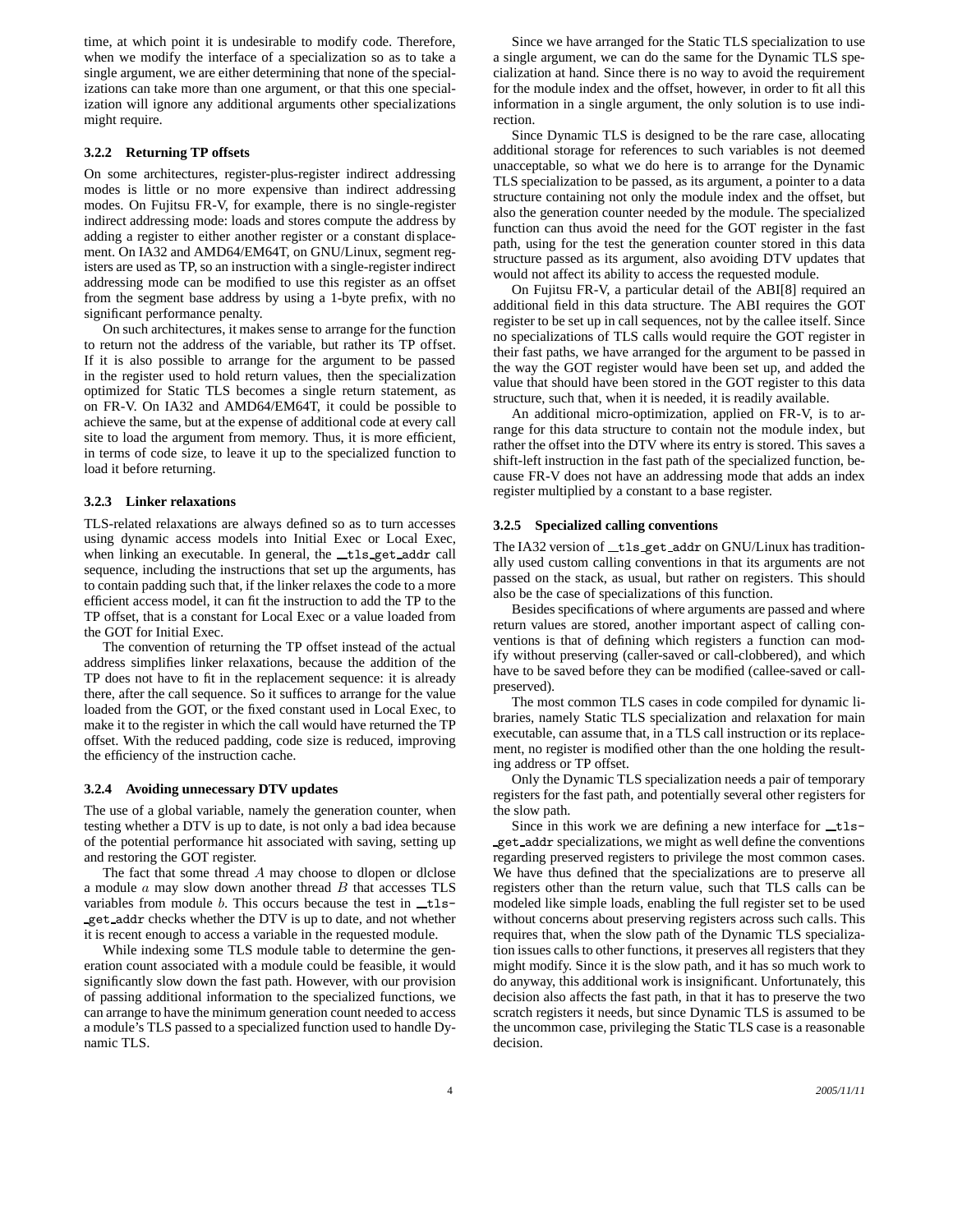#### **3.2.6 Selecting specializations at run time**

Now that we have established that both specializations work with a single argument, and defined that they should use customized calling conventions to do their jobs, we are ready to specify how the appropriate specialization is to be selected and called.

In the existing dynamic access models, two GOT entries are needed to hold the arguments to \_tls\_get\_addr. Since for the specialized versions we can use only one, we can use the other to hold the address of the specialized function. Then, we arrange for the code, that used to call \_tls\_get\_addr, to call the function whose address is stored in that location.

As a general rule, we can store the function address at the GOT entry that would, in the traditional access model, contain the module index, and the argument to the function, in the GOT entry that would contain the variable offset. Since, for a given module, the decision on whether its TLS block can be accessed with the Static or the Dynamic specialization is the same for all variables in the block, this general rule works even for ABIs that enable the module index and the variable offset to be in non-adjacent entries, with potential use of the module index entry to access multiple variables.

The machines on which the new access model was implemented, however, all use adjacent GOT entries, since they make the code much simpler, at the expense of additional GOT space due to the multiple copies of the the same module index. Nevertheless, the absence of such sharing enables lazy processing of relocations, as detailed in Section 3.2.8. When the entries are adjacent, they form a data structure that we call TLS Descriptor, named after Function Descriptors, present in ABIs such as IA64's[9], PPC64's[10] and FR-V's[8], that contain a function's entry point and a context pointer, e.g., the GOT pointer to be used by the function. TLS descriptors also take two words, but, instead of a context pointer, their second word contains an argument to the function whose pointer is in the first word, as depicted in Figure 2.

Fujitsu FR-V has never had a traditional TLS ABI, since it was already designed taking advantage of the new access model, but we can imagine that, if it had, the instruction sequence would be as follows.

```
sethi.p #gottlsgdhi(var), gr8
setlo #gottlsgdlo(var), gr8
ldd #tlsgd(var)@(gr15, gr8), gr8
call _tls_get_addr
```
The ldd instruction loads into the pair of registers starting at gr8 the pair of words starting at the address obtained by adding gr15, the GOT pointer, and gr8, whose value was set to the linkercomputed displacement for the GOT entry containing the module index and the variable offset. In the actual FR-V TLS ABI, the call sequence is as follows.

```
sethi.p #gottlsdeschi(var), gr8
setlo #gottlsdesclo(var), gr8
ldd #tlsdesc(var)@(gr15, gr8), gr8
calll #gettlsoff(var)@(gr8, gr0)
```
The variation here is mainly from relocations that reference a TLS Global Dynamic GOT entry to those that reference a TLS Descriptor GOT entry, and the last instruction, that is a call to a named function in the former, that goes through a PLT entry, and a call to a given address in the latter, that goes straight to the specialization. The address was loaded into gr8; gr0 is fixed at zero.

On GNU/Linux IA32, the difference is a bit more significant. The current TLS ABI specifies the following sequence for the General Dynamic access model.



**Figure 2.** General structure of a TLS Descriptor, with 3 different specialization types, for Static and Dynamic TLS, and Lazy TLS that decays to one of the other two on the first use.

leal var@TLSGD(,%ebx,1), %eax call \_\_tls\_get\_addr@PLT

This uses an extraneous addressing mode for leal, equivalent to (%ebx), but longer, making the instruction long enough for the relaxation replacement, that takes 12 bytes. Our version, however, is as short as 8 bytes for the call sequence, although it requires an additional byte for the segment prefix to the load or store instruction that uses the resulting offset.

```
leal var@TLSDESC(%ebx), %eax
call *var@TLSCALL(%eax)
```
Note that var@TLSCALL is just an annotation to aid linker relaxations, such that the two instructions can be scheduled apart. The actual instruction encoding is the two-byte indirect call, that calls the function at the address stored at the memory location whose address was computed into %eax by the leal instruction. The called specialization knows that, at its entry point, %eax points to the TLS descriptor, so it can load its argument from the descriptor.

On AMD64/EM64T, the original call sequence contains several meaningless padding prefixes to make room for relaxation substitutions, as follows.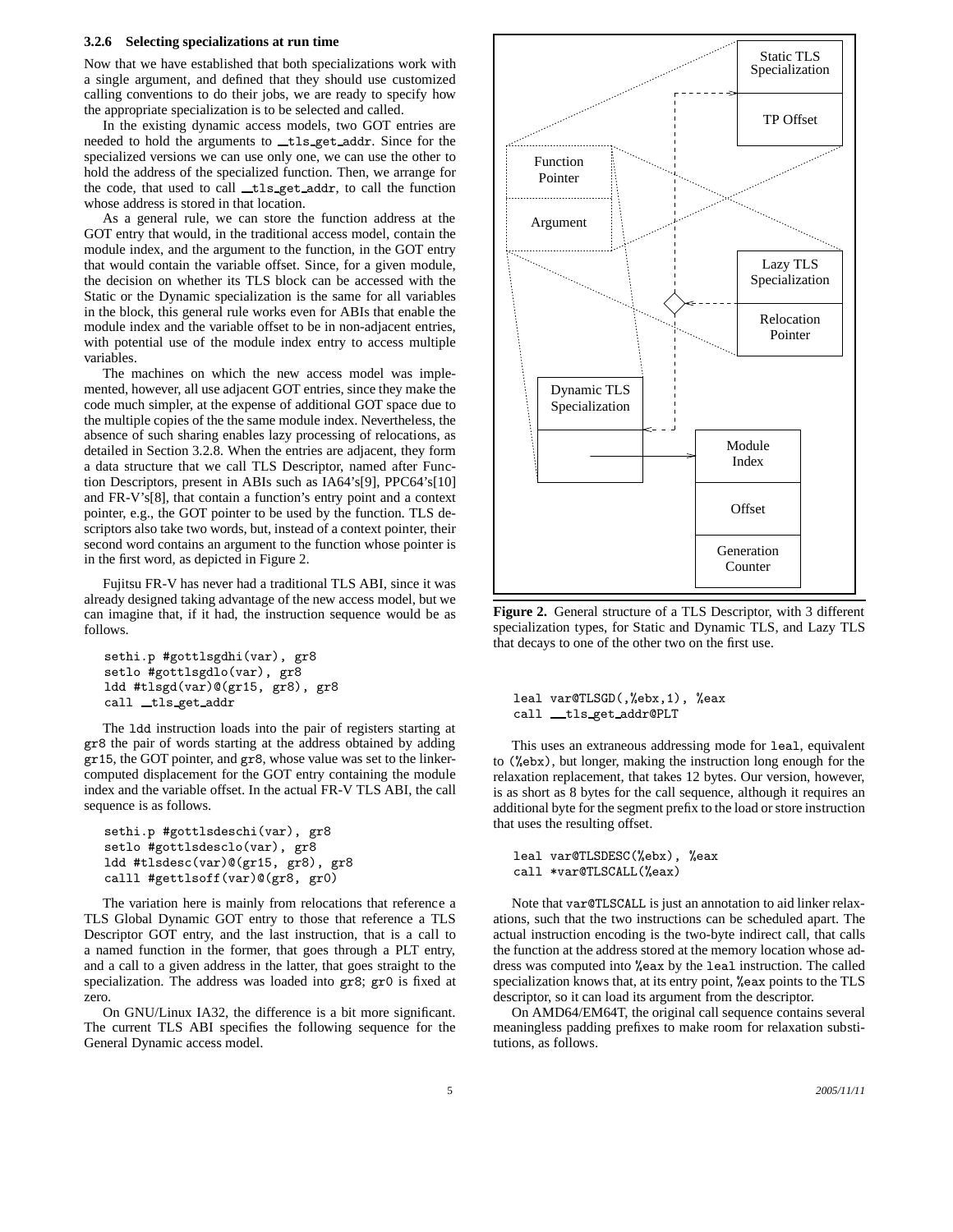```
.byte 0x66
leaq var@TLSGD(%rip), %rdi
.word 0x6666
rex64 call _tls_get_addr@PLT
```
Our improved call sequence follows the very same pattern as IA32, with the difference that GOT accesses do not involve a fixed register, but are PC-relative, and register and addresses are 64-bits wide. While the above takes 16 bytes, the following takes as little as 9, plus one for the byte prefix in actual accesses.

```
leaq var@TLSDESC(%rip), %rax
call *var@TLSCALL(%rax)
```
#### **3.2.7 DTV compression**

When this new access model is used, and the traditional one is not (i.e., \_tls\_get\_addr is never called directly), it is possible to remove all static entries from the DTV, since they are never used. Since we know that every access to Static TLS will go through the static specialization, that does not use the DTV, entries for such modules can be entirely removed, enabling the initial DTV to be trivially set up.

This offers a slight speed up in thread creation for processes that have multiple initial modules with TLS segments, potentially saves memory by delaying the need for dynamically growing the DTV, and enables the DTV to be reduced by half, since its current definition reserves a word in every entry to tell whether it is static or dynamic.

Even when the traditional dynamic TLS access model is used, it is possible to enable this DTV compression, as long as the index range reserved for initial modules can be easily distinguinshed from that of dlopened modules, for example, by having the most significant bit set. tls get addr would then have to recognize this case and use an alternate code path that, instead of relying on the DTV, obtained the module's constant TP offset from a separate table.

#### **3.2.8 Lazy relocations**

Processing relocation entries lazily enables significant speedups in start-up time for applications. The mechanism consists in performing a very quick pass over relocations that can be resolved lazily (something that can be determined by the linker), setting them up such that, only when they are used for the first time are they actually resolved.

This has traditionally been used to resolve function addresses in dynamic linking. A call to a function that does not bind locally (i.e., that may be resolved to a definition in a separate module) is directed to go through a PLT entry, that loads an address from the GOT and jumps to it.

In the first pass, the dynamic loader sets these GOT entries to point to a stub that calls the dynamic resolver with enough information for it to identify the relocation that it should resolve at that time.

The dynamic resolver applies the relocation, modifying the GOT entry such that subsequent calls go straight to the actual function, and then transfers control to the function that should have been called, as if it had been called directly.

Although lazy relocation processing is very often applied to function calls, it is never applied to data accesses, since there is no transfer of control involved, and introducing it would render the access model too costly in terms of performance.

In our optimized dynamic access model, however, there is a control transfer, and we realized we could use that to enable lazy relocation processing. In the quick pre-relocation pass, the function address in the TLS descriptor is set to another specialization that handles lazy relocation, and the argument is set so as to point to the relocation itself.

When the function is called, it resolves the symbol the relocation refers to, decides whether to use the Static or Dynamic specialization and sets up the TLS descriptor according to the decision, such that subsequent calls involving the same TLS descriptors go straight to the most efficient specialization.

Care must be taken to ensure that the TLS descriptor is never in a state that, should another thread perform an access using it, will yield an incorrect result.

On FR-V, that is not very difficult, since the instructions that read and store a pair of words is atomic, as long as the pair of words is sufficiently aligned, and TLS Descriptors must be aligned to that boundary.

On IA32 and AMD64/EM64T, on the other hand, there is no instruction that can read or modify a pair of words atomically. Since requiring every call site to use synchronization would be too costly, a solution was devised that requires synchronization only in the lazy relocation function itself.

The lazy relocation specialization first acquires a dynamic loader lock and verifies that the TLS descriptor still points to itself. If so, it modifies it so as to point to a hold function. At that point, it can release the lock and compute the final value of the TLS descriptor.

Before modifying the descriptor, it acquires the lock again, wakes up any threads that might be waiting for it in the hold function (using say a condition variable), finally releasing the lock and transferring control to the function whose address was stored in the TLS descriptor.

The hold function simply acquires the lock and, in a loop, tests whether the TLS descriptor still points to it and, if so, waits on the condition variable until it is signaled, otherwise, it releases the lock and transfers control to the function specified in the TLS descriptor.

A simpler, yet less scalable, alternate design for the hold function, that does not involve condition variables, relies on the lock alone: the lazy relocation function does not release the lock throughout its operation, and the hold function is as simple as acquiring the lock, releasing it and transferring control to the function specified in the TLS descriptor.

#### **4. Performance**

Verifying any actual performance improvements provided by the optimizations introduced herein proved to be a major challenge. To the best of our knowledge, the only library that makes heavy use of Thread Local Storage is GNU libc itself. To make matters worse, GNU libc takes advantage of the fact that its dynamic loader and C library are always loaded initially, and thus they use the Initial Exec access model throughout the libraries offered by GNU libc, ensuring that any thread-local variables accessed with this access model are located in one of these two libraries.

Even forcing GNU libc to not use the Initial Exec access model and running the Native Posix Thread Library (NPTL[11]) performance benchmark to evaluate the benefit of the optimization to this benchmark showed no difference whatsoever. Investigation showed that this benchmark called \_tls\_get\_addr only a handful of times during a test run that took tens of seconds. No significant performance differences would be exposed by this benchmark.

The main reason as to why the thread performance test did not use dynamic access models very often is that, first of all, it did not exercise thread-local storage access itself and, even if it did, it is a main application, not a dynamic library, so dynamic models do not apply. As for the libraries it uses, GNU libc's C and thread libraries maintain information pertaining to threads in the thread's static TLS block, and access it using a model similar to Local Exec,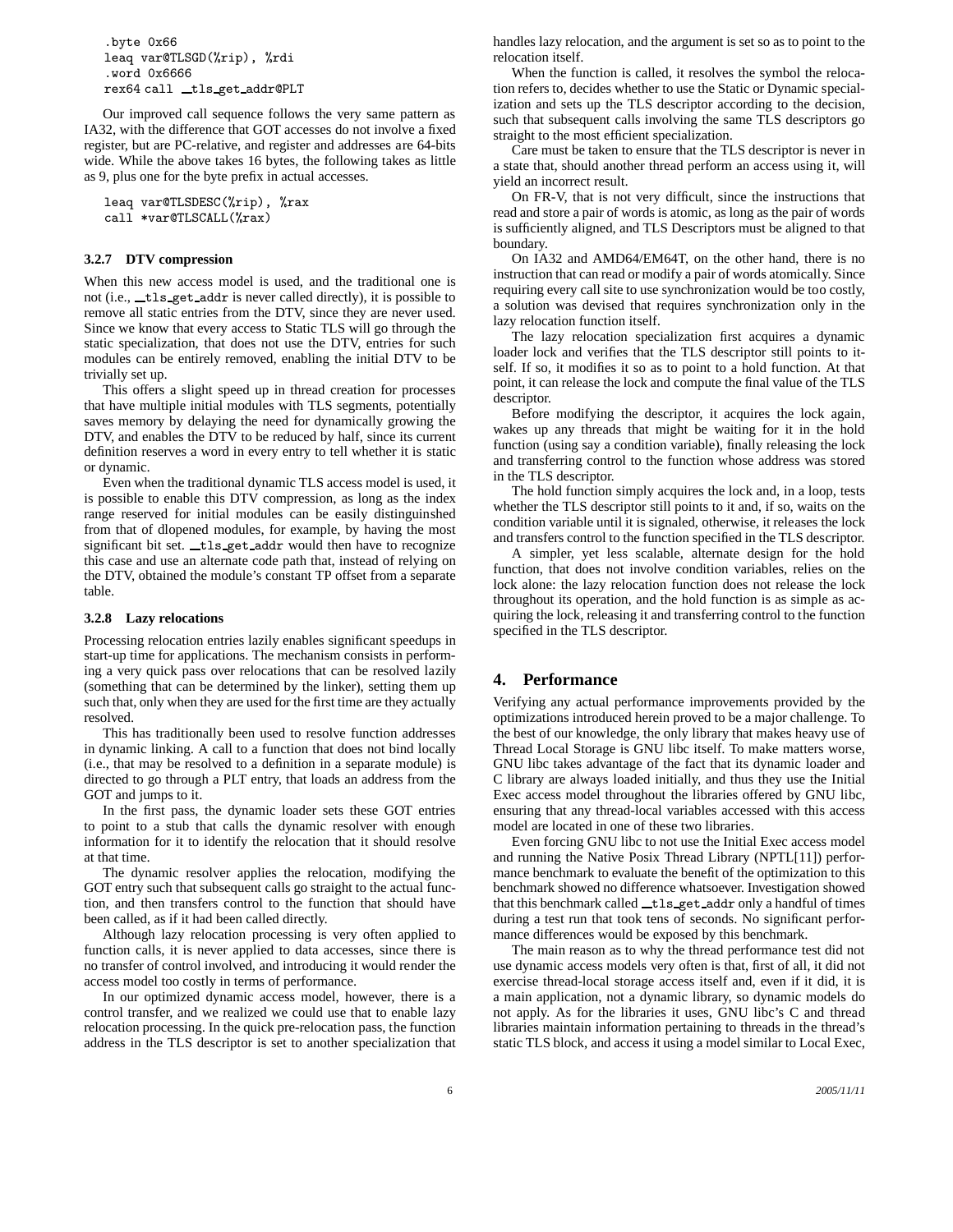so they are not affected by the choice to not use the Initial Exec model within libc.

Although Gomp[12], the implementation of OpenMP[13] for the GNU toolchain, might soon become a viable platform for measuring TLS performance, it is still under early and active development, so we had to drop this option as well, and were left with the need for creating synthetic microbenchmarks.

We have created a total of 40 tests for our benchmark, such that every test is represented as a function that returns a result that is somehow related with one or more thread-local variables, with variations in 4 different dimensions, described in the following paragraphs.

*Operation* Half of the tests compute the address of a thread-local variable (**addr**), whereas the other half computes the actual value stored in the thread-local copy of the variable (**load**). This exposes differences related with the efficiency of accessing a thread-local variable without explicitly adding the thread pointer to its relative location. On all tested CPUs, the TP register is a special register whose contents cannot be read or modified from userland. It can be used as a base register to read or modify a thread-local variable, but computing the address of a variable requires loading the register's value from a reserved location in the Static TLS block.

**Timing** All of the timing is performed using the clock tick counting instructions available on the CPUs we've used for testing. Half of the test functions time their operation by themselves (**Internal**), storing the number of clock ticks elapsed while performing the operation in a pointer passed in as an argument. The other half perform no timing whatsoever, relying on their callers to obtain the clock tick count for the entire call (**External**). Unlike the previous dimension, that intends to expose differences, this one intends to confirm the performance improvements we've achieved, by offering multiple performance measures of different but functionallysimilar code.

The confirmation was not straightforward, though; the little room for scheduling in the internal timing variants and the high pressure on the registers used by both the timing instructions and function call return values would create pipeline bubbles that, without care to avoid such worst-case conditions (unlikely to occur in real life), would have made some tests that perform very little work appear to be slower than some that perform much more work.

*Access model* We have four different kinds of tests in this dimension, in which knowledge about the location of the thread-local variable used varies, plus one kind of test that combines access to multiple variables.

Half of the single-variable tests use Initial Exec access models, but in half of these, the compiler generated Initial Exec code because it was told the variable was in Static TLS (**OIE**, for original IE); in the other half, the compiler was told the variable was in Dynamic TLS, so it generated General Dynamic code, and then the linker relaxed that to Initial Exec, being aware of the Static TLS location of the variable (**RIE**, for relaxed IE).

The other half of the single-variable tests use General Dynamic access models. In half of these, the variable is in Static TLS, so our main optimization kicks in (**SGD**, for static GD); in the other half, the variable is in Dynamic TLS, so the main optimization does not apply (**DGD**, for dynamic GD).

The multi-variable tests (**Cmb**, for combined) subtract the values or addresses of the **RIE** and the **SGD** variables, and adds the value or address of the **DGD** variable, returning the result. Being a more complex test, this gives the compiler more opportunity to hide the latency of certain operations through instruction scheduling.

*Local State* Half of the test functions are so simple that, when they have to call \_tls\_get\_addr or equivalent, any automatic

variables of their own can easily be assigned to call-preserved registers, so the optimized calling conventions suggested in this paper show no benefit whatsoever (**Min St**). In order to expose such benefits, the other half of the test functions contain a large number of automatic variables (**Max St**) whose contents are forced into registers before and after the TLS operation, such that, with the standard calling conventions, almost all call-clobbered registers have to be spilled before the call and reloaded after it, whereas with our optimization, none of this takes place.

The number of variables is chosen such that all but one of the general-purpose registers are taken up by these variables. On IA32, we use 5 such variables, considering that %ebx is reserved as the GOT pointer, and that %ebp can be used as a general-purpose register, making up for 6 available registers, 3 call-saved, 3 callclobbered. On AMD64, we use 14 such variables, since %esp is not really usable in the 16-register set. On both CPUs, we keep one register available to hold the result of the TLS operation, with the explicit intention of showing a worst-case scenario for the traditional code, where the advantages of the custom calling conventions would be greatest. The actual benefit from this change will be somewhere in between the two variants in this dimension.

The 40 combinations of the above variations are all located in a dynamic library that is dlopened by the main benchmark program. This ensures that the test functions do not get inlined into the main benchmark loop, which might enable hoisting of operations, making operations look faster than they are.

We build two such dynamic libraries for each tested architecture: one created with the compiler configured to generate code in the traditional way (**Ol**), another following our new proposed method (**Nu**). A full test run goes through all 40 tests for each of the 2 libraries, which makes up for the 80 tests total.

Every test is run a large number of times, in two different configurations. In one configuration, we run them in a tight loop; in the other, in a randomized sequence.

Although running the tests in a tight loop has enabled us to initially measure a lower bound for the execution time of each test, such lower bound is not very representative of real-life performance, since it depends heavily on hot caches and nearly-perfect branch and call/return prediction, something that is not necessarily expected in practice.

In order to try to obtain more representative results, we collect all of the tests into a vector and then, for every iteration in the main benchmark loop, we get the vector sorted at random and then iterate over the randomized vector, running each test once per iteration in the main loop. Each test run produces a time result that is immediately logged to a file. This logging and randomization helps avoid getting cache, branch and call/return prediction hits too common for any single test, which enables us to achieve moderately reproducible results with thousands of runs of each test, as opposed to hundreds of millions that we needed in the tight-loop test. It often (but not always) gets us identical per-iteration lower bounds, but the average run times no longer tend to the lower bound as the iteration count increases.

Unfortunately, this randomization, and the possibility of long interrupts and context switches that could skew averages up at random, have caused average times over 1 million runs to vary by as much as 30%, even after discarding values that appear to be too high.

That said, in spite of the significant error margin in the exact averages, we've verified that there appears to be a strong correlation between improvements in minimum times, as measured in the tight loop, and improvements in the average times, although speedups tend to be smaller for averages than for minimums.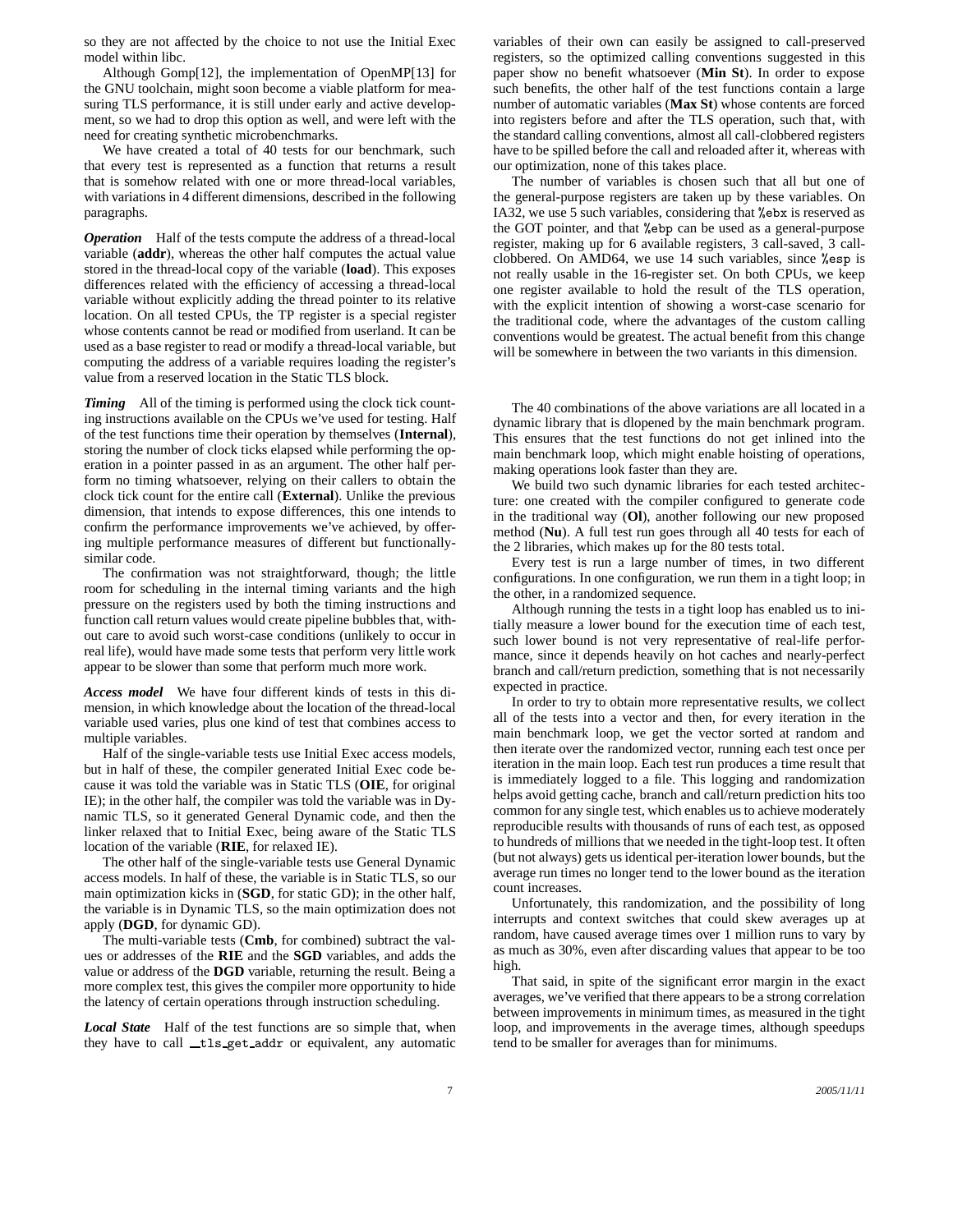|            |      | <b>Internal Timing</b> |    |        |    | <b>External Timing</b> |    |        |     |
|------------|------|------------------------|----|--------|----|------------------------|----|--------|-----|
| Acc        |      | Min St                 |    | Max St |    | Min St                 |    | Max St |     |
| Mod        | Op   | Ol                     | Nu | Ωl     | Nu | Ωl                     | Nu | Ωl     | Nu  |
| <b>OIE</b> | load | 33                     | 33 | 37     | 37 | 48                     | 48 | 58     | 58  |
|            | addr | 33                     | 33 | 38     | 38 | 45                     | 45 | 55     | 55  |
| RIE        | load | 35                     | 35 | 40     | 38 | 50                     | 50 | 61     | 60  |
|            | addr | 34                     | 34 | 39     | 37 | 48                     | 50 | 62     | 59  |
| SGD        | load | 64                     | 39 | 67     | 43 | 77                     | 53 | 88     | 64  |
|            | addr | 63                     | 39 | 67     | 43 | 76                     | 53 | 87     | 64  |
| <b>DGD</b> | load | 64                     | 58 | 67     | 58 | 77                     | 67 | 90     | 78  |
|            | addr | 63                     | 53 | 68     | 58 | 76                     | 67 | 87     | 76  |
| Cmb        | load | 104                    | 63 | 108    | 77 | 110                    | 78 | 131    | 100 |
|            | addr | 94                     | 64 | 101    | 69 | 113                    | 78 | 123    | 90  |

**Table 1.** Minimum run times, in CPU cycles, over 100000000 iterations on a Pentium III Speedstep 1.0GHz (32-bit only). The timing overhead, included in the figures above, was measured as 33 CPU cycles.

Given this correlation and the irreproducibility of the exact average results, we've decided to not include the average times in the paper. Since binaries and the complete source code of the implementation, including the benchmark program that can generated them, are available for download at http://www.lsd.ic. unicamp.br/~oliva/, publishing only the minimum times, that are perfectly reproducible, was deemed enough.

## **4.1 Analysis**

Testing procedure was as follows. A toolchain was built on Fedora Core 4, based on snapshots of the GCC and GNU binutils development trees taken on Oct 30, 2005. This toolchain was capable of generating code for both IA-32 and AMD64, selecting the old or the new TLS call sequences through a command-line switch. A development snapshot of GNU libc, taken on the same day, was built using this compiler for both IA-32 and AMD64. The IA-32 version was built with optimizations for Pentium II or newer; the AMD64 version was built with default settings. The benchmark program and libraries were built with the same settings.

The benchmark program was run on 3 different environments, each one described in the caption of the corresponding table: a Pentium III processor ran the 32-bit benchmark (Table 1), and an Athlon64 processor ran both the 32-bit (Table 2) and the 64-bit (Table 3) benchmarks. In all cases, the processors were configured to avoid clock speed switching, and the boxes were very lightly loaded, except for the benchmark program. The results were mechanically converted to LATEX tables.

Figures 3, 4, 5 and 6, also generated mechanically, display information from the **SGD** and **DGD internal-timing** tests in the tables. In each chart, the left cluster of bars is for **Min St** tests; that on the right is for **Max St** tests. Within each cluster, the bars represent each of the tested machines, in the same order that their tables appear. Within each bar, the dotted line represents the timing overhead (see below), the lower bar is the **Nu** time and the upper bar is the **Ol** time. Speedups are computed in each bar; the lower speedup is computed as a fraction of the **Ol** and **Nu** numbers directly from the table, the upper speedup is computed by first subtracting the timing overhead from the dividend and the divisor. The real speedup in practice ought to be between the two figures.

The timing overhead is the difference in the clock tick count between two subsequent executions of the instruction that obtains this count, including the time needed to copy the contents of the first measurement elsewhere before they are overwritten by the second measurement. Careful analysis of the tables shows that the overhead is greater than or equal to the times measured for certain

|            |      | <b>Internal Timing</b> |    |        |    | <b>External Timing</b> |    |        |                 |  |
|------------|------|------------------------|----|--------|----|------------------------|----|--------|-----------------|--|
| Acc        |      | Min St                 |    | Max St |    | Min St                 |    | Max St |                 |  |
| Mod        | Op   | Оl                     | Nu | Οl     | Nu | Οl                     | Nu | Оl     | Nu              |  |
| <b>OIE</b> | load | 9                      | 9  | 10     | 10 | 24                     | 24 | 29     | 29              |  |
|            | addr | 5                      | 5  | 10     | 10 | 21                     | 20 | 30     | 29              |  |
| RIE        | load | 9                      | 9  | 17     | 10 | 25                     | 25 | 34     | $\overline{30}$ |  |
|            | addr | 5                      | 5  | 13     | 10 | 21                     | 22 | 30     | 29              |  |
| SGD        | load | 34                     | 9  | 40     | 15 | 49                     | 29 | 57     | 31              |  |
|            | addr | 32                     | 9  | 38     | 11 | 44                     | 25 | 56     | 31              |  |
| <b>DGD</b> | load | 35                     | 23 | 40     | 25 | 48                     | 38 | 57     | 42              |  |
|            | addr | 31                     | 18 | 38     | 21 | 46                     | 37 | 56     | 40              |  |
| Cmb        | load | 76                     | 29 | 79     | 39 | 78                     | 46 | 98     | 59              |  |
|            | addr | 66                     | 23 | 68     | 32 | 76                     | 42 | 87     | 49              |  |

Table 2. Minimum run times, in CPU cycles, over 100000000 iterations on an Athlon64 3000+ (1.8GHz) notebook, running the benchmark compiled for 32-bit mode. The timing overhead, included in the figures above, was measured as 8 CPU cycles.

|            |      | <b>Internal Timing</b> |    |        |    | <b>External Timing</b> |    |        |                 |  |
|------------|------|------------------------|----|--------|----|------------------------|----|--------|-----------------|--|
| Acc        |      | Min St                 |    | Max St |    | Min St                 |    | Max St |                 |  |
| Mod        | Op   | Οl                     | Nu | Οl     | Nu | Οl                     | Nu | Ωl     | Nu              |  |
| <b>OIE</b> | load | 9                      | 9  | 9      | 9  | 9                      | 9  | 19     | 19              |  |
|            | addr | 8                      | 8  | 8      | 8  | 9                      | 10 | 18     | 17              |  |
| <b>RIE</b> | load | 9                      | 9  | 22     | 9  | 13                     | 9  | 32     | 19              |  |
|            | addr | 5                      | 8  | 20     | 8  | 9                      | 10 | 28     | 16              |  |
| SGD        | load | 26                     | 9  | 37     | 11 | 29                     | 15 | 47     | 20              |  |
|            | addr | 23                     | 9  | 36     | 10 | 28                     | 12 | 47     | 18              |  |
| DGD        | load | 26                     | 25 | 37     | 25 | 29                     | 26 | 48     | $\overline{31}$ |  |
|            | addr | 23                     | 21 | 36     | 21 | 28                     | 22 | 47     | 31              |  |
| Cmb        | load | 47                     | 30 | 62     | 39 | 52                     | 31 | 72     | 50              |  |
|            | addr | 42                     | 23 | 59     | 28 | 49                     | 27 | 68     | 37              |  |

**Table 3.** Minimum run times, in CPU cycles, over 100000000 iterations on the same Athlon64 notebook from Table 2, running the benchmark compiled for 64-bit (AMD64) mode. The timing overhead, included in the figures above, was measured as 5 CPU cycles.

simple operations. Such simple instruction sequences are believed to fit in, or even help avoid additional pipeline bubbles.

*OIE* tests confirm the expected absence of variation, given that it is the exact same code being generated for both the old and the new TLS conventions.

*RIE* remains nearly identical in terms of performance on IA-32 for the minimum-state tests, as expected. For the maximumstate tests, the new method begins to show improvements, as it enables the compiler to preserve more state across the TLS calls that, in these tests, end up being relaxed, but the advantage remains since the linker cannot recover the performance loss due to register spilling and reloading. The performance loss in the 64-bit minimum-state address RIE probably indicates there might be better instruction sequences we could use for relaxation.

*SGD* is where the new method really shines. That is no surprise, since it's exactly the situation that the new method is designed to improve, and fortunately also the most common situation in code generated for dynamic libraries that accesses thread-local variables. Absolute reductions in clock cycles are consistent between internal and external timing in 32-bit mode, where the calling conventions optimization plays a less significant role; in 64-bit mode, the absolute reductions in clock cycles are consistent if you compare results among the minimum-state tests, or among the maximum-state ones.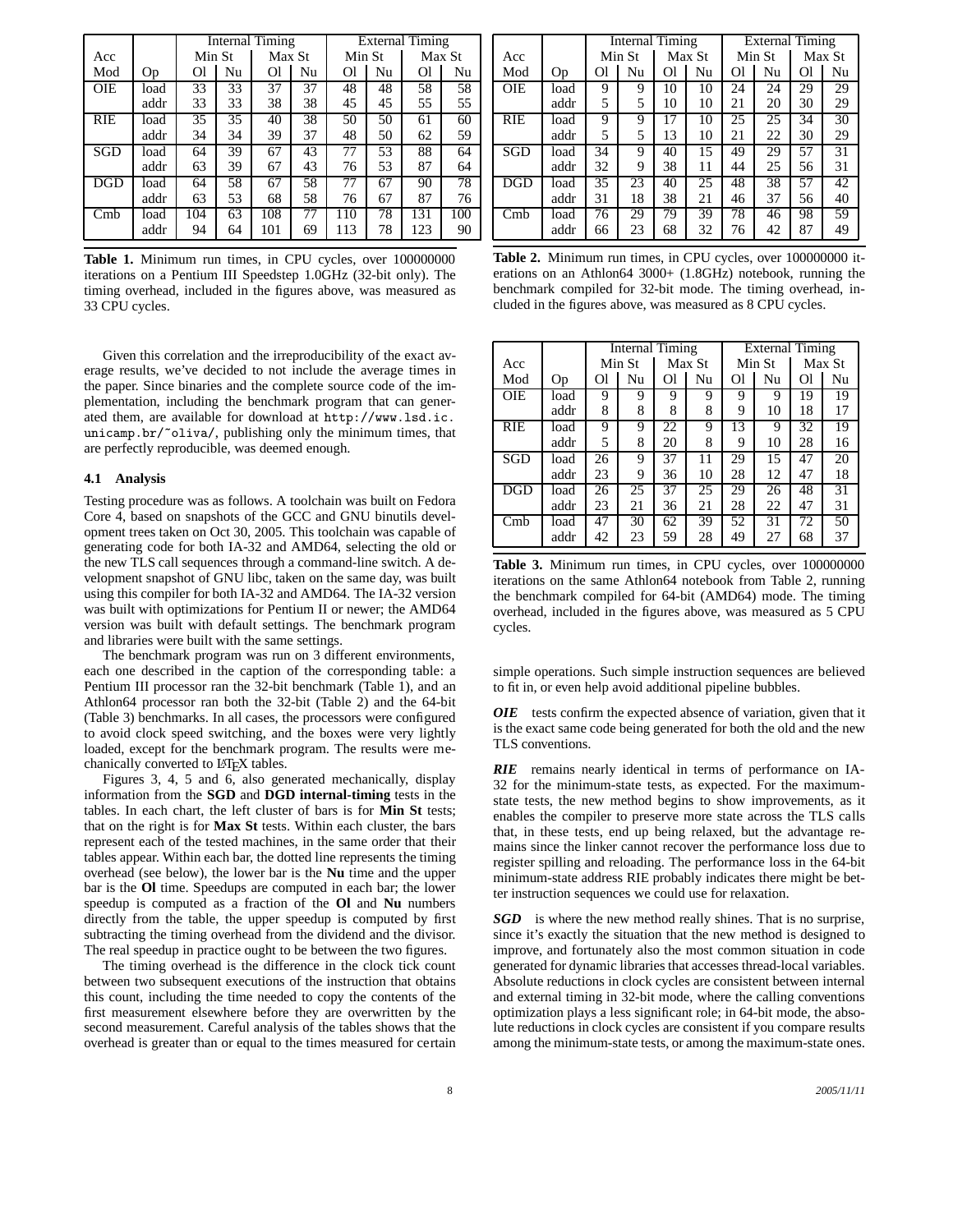

**Figure 4.** SGD addr test results with internal timing.

*DGD* shows that performance is improved significantly even in the case that the new method regarded as the slow case. Clearly, in 64-bit mode, most of the savings stem from the ability to not retain state in registers, as shown in the comparison between minimumand maximum-state in the internal timing column, where the new model remains unchanged upon the growth in state and the old model slowed down by a significant amount. In the external timing column, the overhead from having to preserve all callee-saved registers that are used is noticeable in the maximum-state column, but not as much as in the old model. In 32-bit mode, the ability to check whether the DTV is up-to-date without setting up the GOT pointer is likely what brings most of the benefit.

*Cmb* essentially only confirms the results above, not offering any obvious new insights.

#### **5. Conclusion**

The proposed optimization improves performance of access to thread-local variables from dynamic libraries by a big margin for initially-loaded libraries, without any data size penalty and most often with code size reductions. For dlopened libraries, there are still performance advantages, but to a lesser, yet still significant extent, and there are data size penalties.

It should be highlighted that the performance gains from lazy relocations, by avoiding relocation processing at load time, and from code size reductions, by improving the instruction cache hit rate, have not been taken into account at all in the micro-benchmarks exposed here.





Figure 6. DGD addr test results with internal timing.

The implementation is readily available for widely-used CPU types, under Free Software licenses that enable any library to take advantage of this novel technique.

Some open questions remain to be answered in future work: whether there are relaxation sequences that could make the new relaxed code at least as fast as the old one on AMD64, and faster on IA32; whether returning an offset instead of an address from the specialized tls get addr calls does indeed help improve performance; whether enabling the specializations to clobber one or two registers, which would enable the dynamic-case fast path to save fewer or even no registers, would cause a measurable decrease in performance in the more common cases; how much of a performance improvement could have been obtained over the old model by using the same call sequences, and only modifying the run-time so as to compute relocations differently, and modifying tls get addr to cope; how much benefit would be obtained by implementing DTV compression; how well the optimizations described here do on other architectures.

# **Acknowledgements**

Alexandre Oliva thanks his co-workers Roland McGrath, Jakub Jelínek, Richard Henderson and Ulrich Drepper for the early discussions on the design, for the support and reviews in designing and implementing the optimizations on various architectures; Aldy Hernandez for tolerating the delays due to the creativity in designing the FR-V TLS ABI, for drafting its early descriptions and for doing the compiler work for that implementation; Eric Bachalo, his manager, for giving his approval to such creativity in a customerfunded project, approval that in the end made this work possible.